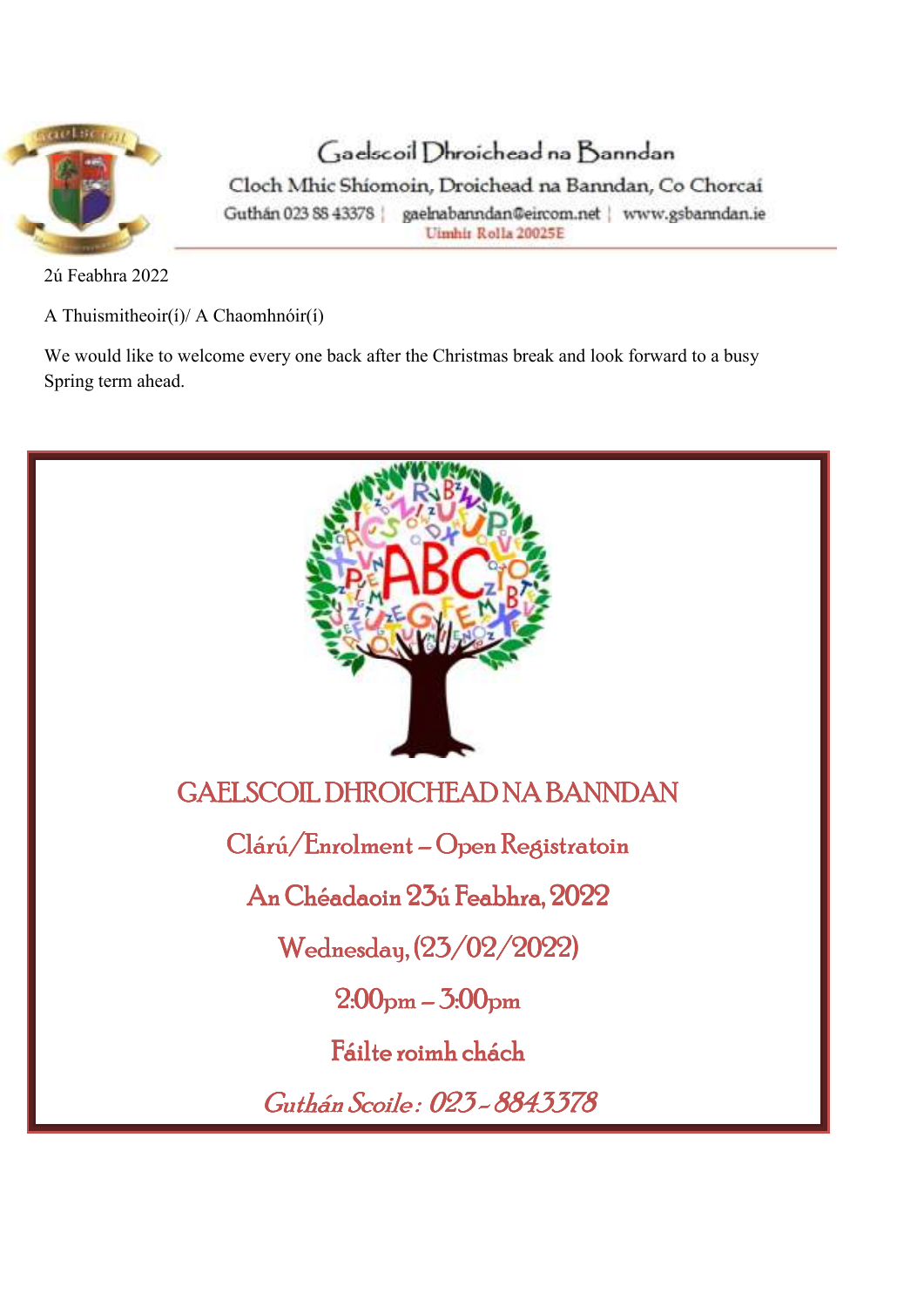# **Lá Clárúcháin/Open Registration**

*Beidh Lá clárúcháin againn ar an 23ú lá de Feabhra ó 2 go 3i.n. Tá fáilte roimh thuismitheoirí go bhfuil suim acu a bpáistí a chlárú i nGaelscoil Dhroichead na Banndan. Críochnóidh na ranganna uile ar a 1:50 i.n. ar an lá sin.* 

We will be holding an Open Registration in the school on Wednesday, February 23<sup>th</sup> from 2-3pm. All parents/guardians of new and perspective pupils are invited to attend. Junior and Senior will finish at 1.40pm on this day and all other classes **will finish at 1:50pm on this day.** 



# **Ag Clárú/Enrolment**

*Táimid ag clárú daltaí anois do 2022/2023. An bhféadfadh túistí atá ag iarraidh páistí a chlárú sa scoil sonraí a pháiste a chur chugainn isteach chuig an oifig.* 

We are taking enrolments for the academic year 2022/2023. Could any parents who already have children attending the school and who wish to enrol siblings please contact the office with their details.



#### **Céad Fhaoistin/First Confession**

*Beidh an Chéad Fhaoistin san scoil 22/02/2022 ar a dó a chlóg. Fáilte roimh thuistí agus roimh chaomhnóirí. Beidh rang 2 ag glacadh a gCéad Chomaoineach ar an Satharn an 28ú, de mhí Bealtaine 2022 i séipéal Naomh Pádraig i nDroichead na Banndan.*

The First Confession will take place in the school hall on Tuesday, February 22<sup>nd</sup> at 2pm. Parents/Guardians are welcome to attend.

Children from 2nd class will make their First Holy Communion on **Saturday, 28th May 2022** in St Patricks Church, Bandon.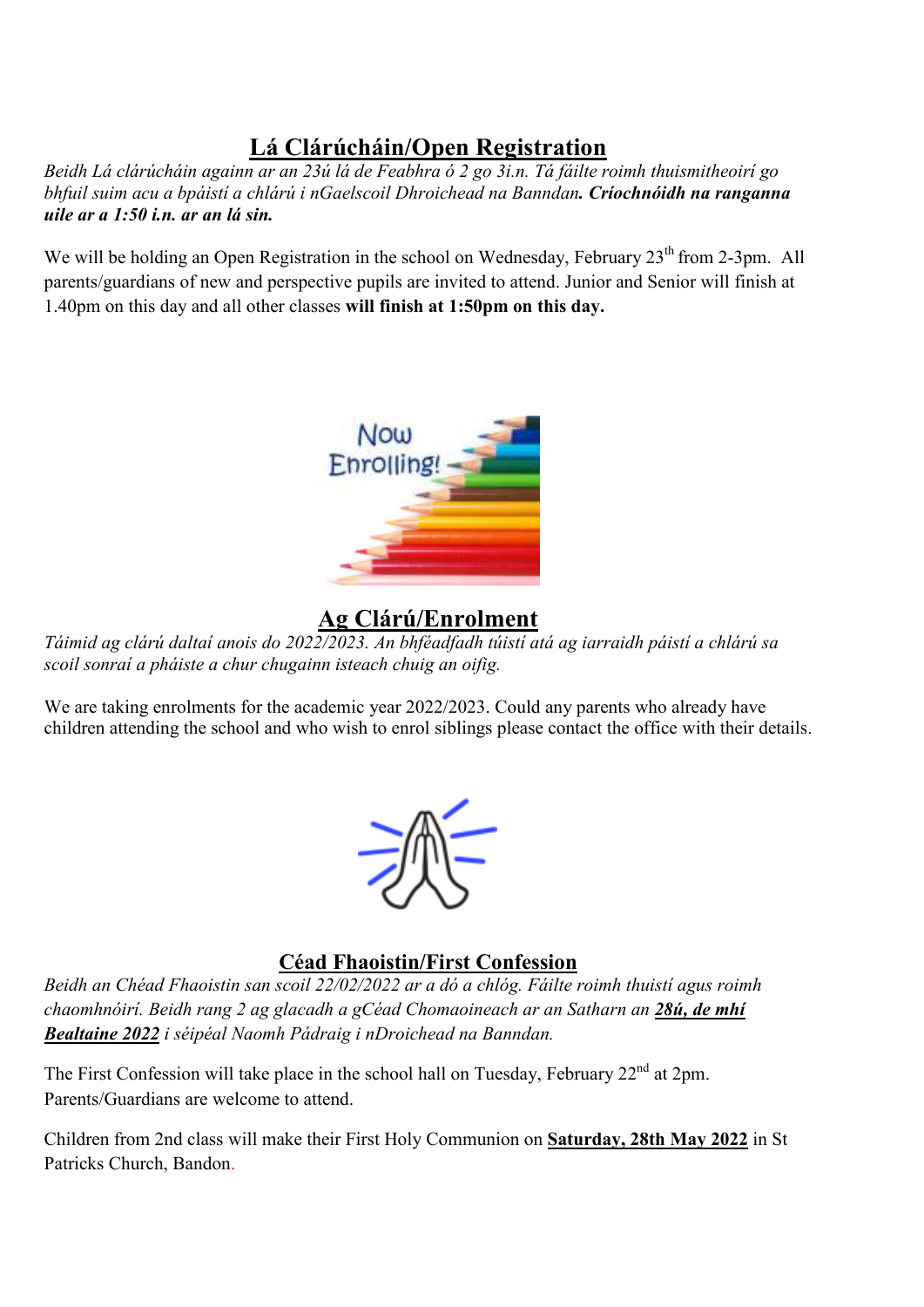

# **Seachtain Chineáltais/Friendship Week (14th February-18th February)**

*Bhí Seachtain Chineáltais againn ón Luan an 14ú de mhí Feabhra go dtí an Aoine 18ú. Bhí páistí ó gach rang ag glacadh páirte i ngníomhaíochtaí difriúla a bhaineann le cairdeas.* 

Friendship week will take place throughout the school from 14/02/2022-18/02/2022. Pupils will take part in various friendship themed activities. This is part of the **Amber Flag** initiative promoting wellbeing, friendships and positive attitudes in the school. Pupils are invited to dress up on Monday, February  $14<sup>th</sup>$  in pink/red.



# **Leadóg/Tennis**

*Tá leadóg tosnaithe arís le Múinteoir Alan gach Céadaoin. Meabhraímid do na ranganna an culaith spóirt a chaitheamh ar an lá seo.* 

Tennis with Múinteoir Alan started on Wednesday, 26<sup>th</sup> January for all classes and will continue for 5 weeks. Pupils are reminded to wear their school tracksuit while tennis takes place.



*Beidh Rang a 4 ag tabhairt faoin scéim BLAST leis an ealaíontóir Barbara Becker. Beidh deis ag na páistí teicnící ealaíonta difriúla a thrialadh mar chuid den chlár 7 seachtaine. Tosnófar air an Déardaoin seo chugainn. Go néirí go geal leo!*

Artist Barbara Becker will be Rang a 4's artist in residence as part of the BLAST initiative. The general idea behind BLAST as the acronym suggests (Bringing Living Artist to Teachers and Students) is to go beyond what most students would have been involved in with the Arts. It is a fun, vibrant and memorable experience. The techniques used will include watercolour resist, pastel, collage, acrylic hard edge painting, pencil drawing, simple printing, and tinwork. The programme will run for 7 weeks.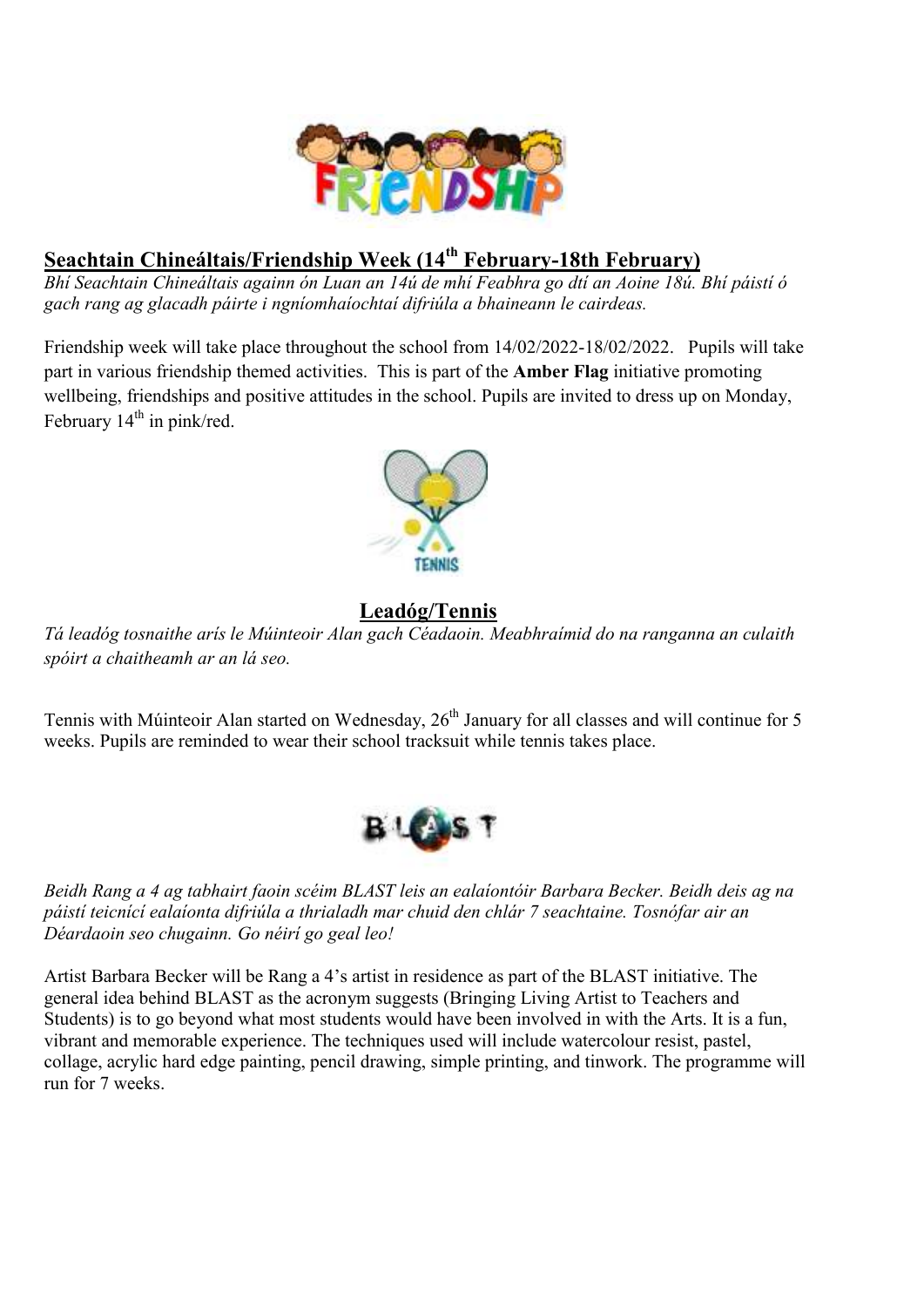

# **Healthy Lunches / Lóin Sláintiúla**

*Mar scoil chothaithe sláinte déanaimid tréaniarracht béim speisialta a chur ar shláinte. Molaimid lóin shlaintiuíla. Níl na hearraí seo ceadaithe: deochanna fizzy, criospaí, milséain, nó guma coganta. Tá cead rud deas amháin a thabhairt isteach ar an Aoine.* 

As a Health Promoting School we endeavour to place a special focus on health. We encourage healthy lunches. The following items are not allowed: fizzy drinks, crisps, sweets and chewing gum. We would encourage children to include some fruit and vegetables in their lunch and to cut back on sugary treats. We recommend restricting treats to perhaps one small fun-size treat on Friday.



*Bhí rang 3 ar bís turas a thabhairt ar an leabharlann álainn nua i nDroichead na Banndanar an 19ú Eanáir. Bhí seisiún taitneamhach scéalaíochta acu ar dtús & ansin bhí an deis acu féachaint ar an réimse leathan leabhar atá ar fáil sa leabharlann. Bhain gach éinne an-taitneamh as an gcuairt.*

Rang 3 were delighted to visit the new library in Bandon on 19th January. An entertaining storytelling session was followed by a browse of the children's books in the library. Everyone thoroughly enjoyed the experience.



### **Coirm Drámaíochta- Feis Maitiú**

*Tá cleachtadh Rang a 1 agus Rang a 2 don Feis Maitiú faoi lán seoil faoi láthair. Ár mbuíochas le Múinteoir Clíona, Múinteoir Mairéad Áine agus Catherine ó Cada atá i mbun ullmhúcháin.* 

 Rang a 1 and Rang 2 are busily practicing with their múinteoirí for the upcoming Feis Maitiú which will take place in late Spring. We are delighted to have Catherine Mahon Buckley from Cada to assist with preparations.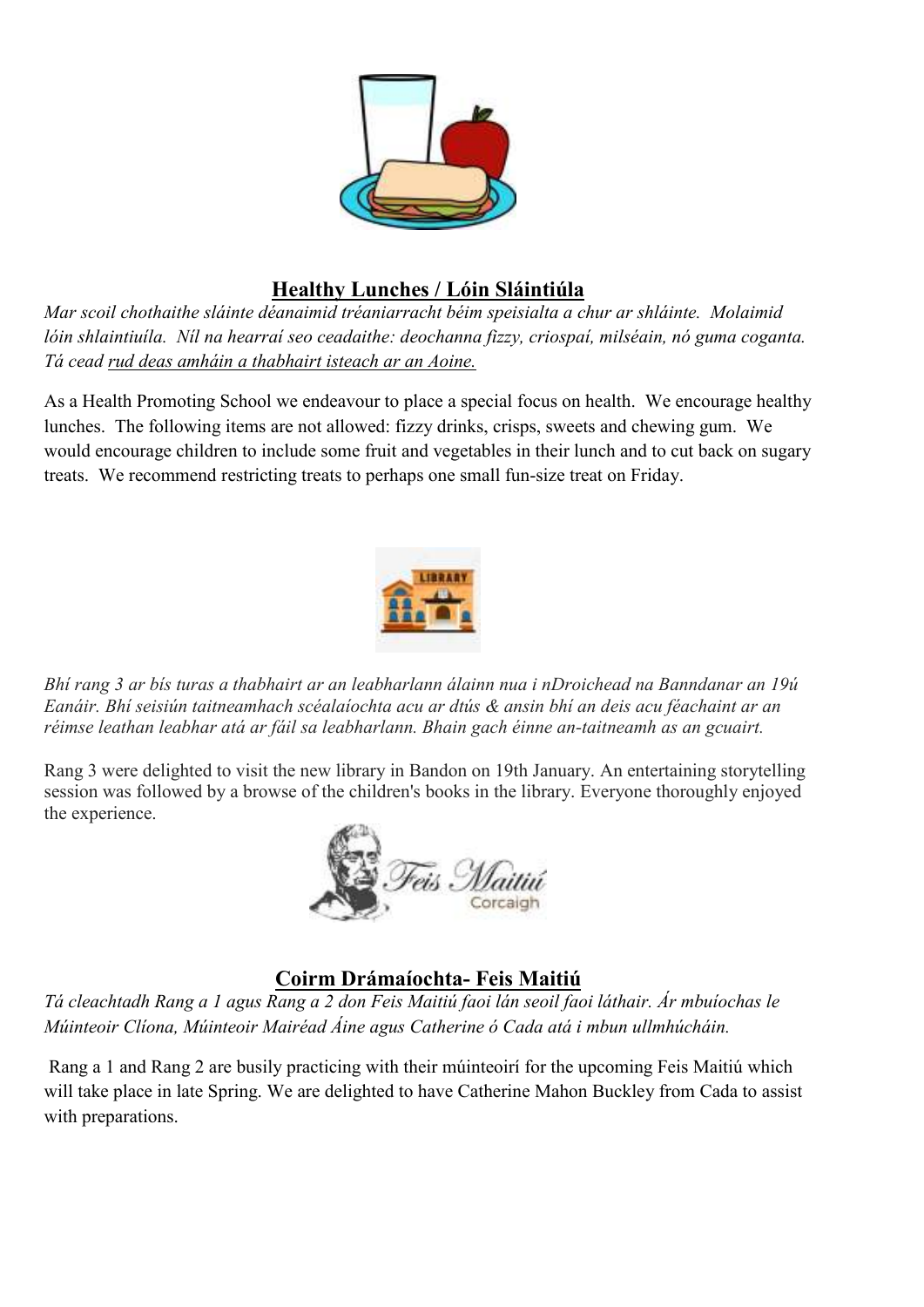

#### **Engineering in a box**

*Tá áthas orainn a fhógairt go bhfuil Rang a 4 ag glacadh páirte sa chlár Engineering in a Box a bhuíochas d'urraíocht ó Jacobs Engineering Cork. Is iad Hannah agus Colm an bheirt innealtóirí a bheidh ag teacht isteach ar bhonn seachtainiúil chun saghasanna difriúla innealtóireachta a mhúineadh don rang. Leanfaidh an clár iontach seo ó UCC ar aghaidh ar feadh 10 seachtaine.* 

Pupils from 4<sup>th</sup> class will be taking part in the Engineering in a Box programme this spring. The programme will run for 10 weeks. Hannah and Colm from Jacobs Engineering Cork will be engaging in problem solving activities with the class through use of the many different engineering skills.



*Beidh Amy ón gCumann Lúthchleas Gael ag teacht isteach an Aoine seo, an 4ú lá i gcomhair traenáil peile ar feadh 3 seachtaine. Ní mór do na ranganna an culaith spóirt a chaitheamh don traenáil.* 

GAA training with Amy will begin on Friday, February 4<sup>th</sup> for all classes for three weeks. We ask that children wear their school tracksuit on Friday  $4<sup>th</sup>$ , Friday,  $11<sup>th</sup>$  and Friday,  $18<sup>th</sup>$  February.



#### **Heritage in Schools/Visit to Dromkeen Wood**

*Beidh turas á thabhairt ag Rang a 6 ar Choill Dhroim Caoin ar an Aoine seo an 4ú lá d'Fheabhra.* 

Children from  $6<sup>th</sup>$  will take part in a bio-diversity talk organised through Heritage Ireland. Pupils will travel to Dromkeen Wood Innishannon by bus on Friday February 4<sup>th</sup> during school and get to learn about trees, wild flowers, and birds. We ask that pupils bring a backpack with old shoes/wellies and a change of socks a raincoat and hat.

### **Earraí Caillte / Lost Items**

*An cuma libh ainm do pháiste a chur ar chótaí agus ar gheansaithe le bhur dtoil.* 

Parents/Guardians are reminded to clearly label their child's school jumpers, coats, hats etc.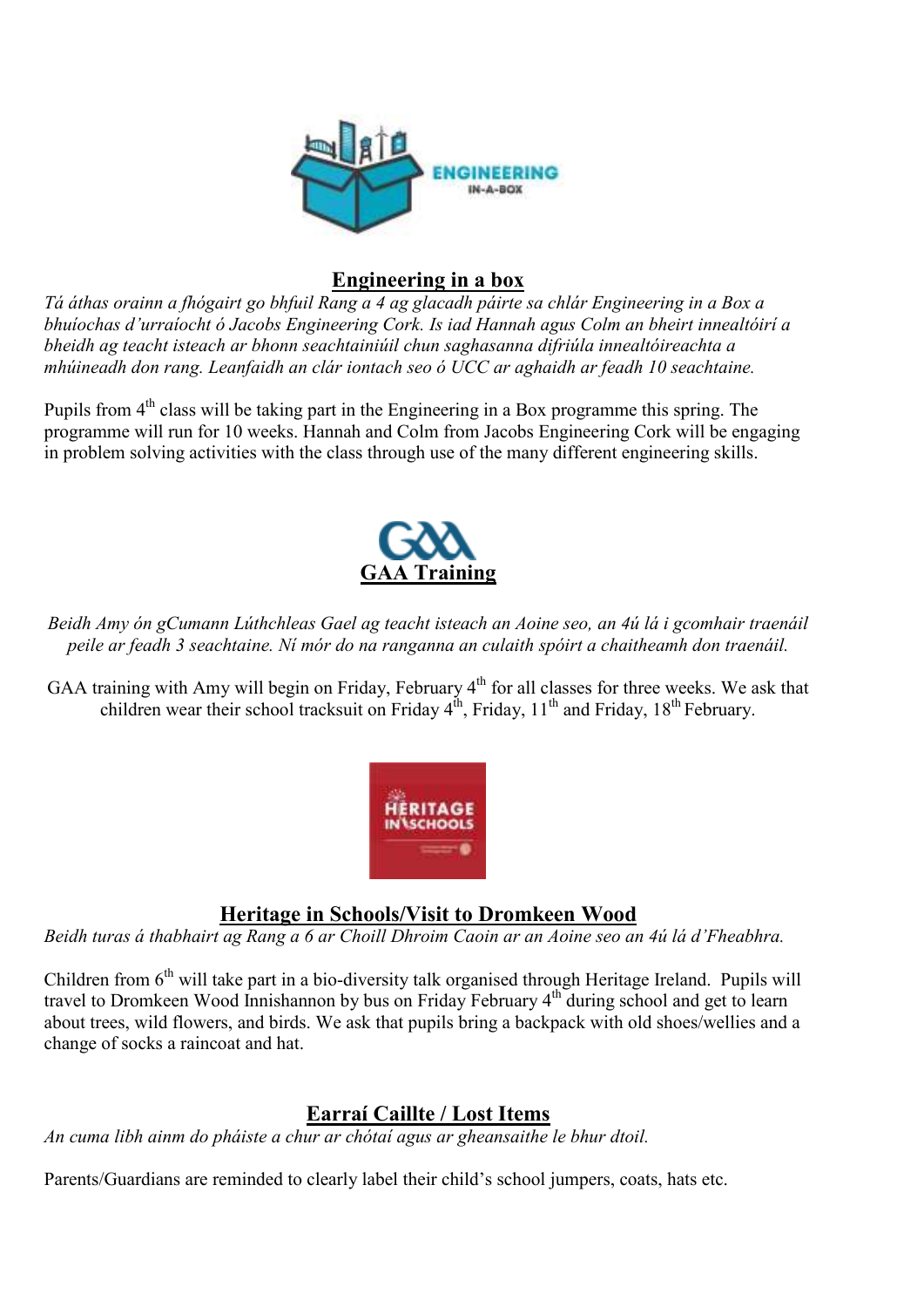

#### **Cluichí breise ag Am Lóin / Extra games at Lunch time**

*Tá réimse leathan cluichí boird, cláir fichille agus táiplise nua ceannaithe ag an scoil. Beidh siad seo ar fáil do pháistí sna hardranganna ag am lóin mór go ceann 5 seachtaine.* 

*Lunch time clubs will run on Tuesdays, Wednesdays and Thursdays for the next 5 weeks from 1 to 1:30 for any pupil from Rang a 4, 5 & 6 who would like to take part in chess, draughts and other board games.*



# **Leabhair in easnamh / Literacy Lift Off Books**

*Tá roinnt leabhair in easnamh ó leabharlann na scoile. Bheimis buíoch dá bhféadfaí a sheiceáil sa bhaile i gcomhair na leabhair thíos. Go raibh maith agaibh.* 

 There are a number of Literacy Lift off books missing from the school library. We would ask that parents/guardians check at home and return the following books if found.

- The Swimming Pool Project
- Sam's Painting
- Sophia's Big Wedding
- The Acrobat and other Poems
- Making a models Sports Stadium
- Space Technology in Space and on Earth
- The Moon Festival



# **Ceardlanna Eolaíochta /Lifetime Labs**

*Tabharfaidh Fearghal ó Lifetime Labs i gCorcaigh cuairt ar Rang a 3, 4 agus 5 ar an gCéadaoin an 9ú la de Feabhra chun ceardlanna a dhéanamh leis na páistí ar ghníomhaíochtaí eolaíochta praiticiúla.* 

Fearghal from Lifetime Labs will visit Rang a 3, a 4 and a 5 on Wednesday the  $9<sup>th</sup>$  of February to engage in hands on workshops full of practical science activities that encourage discovery and investigation.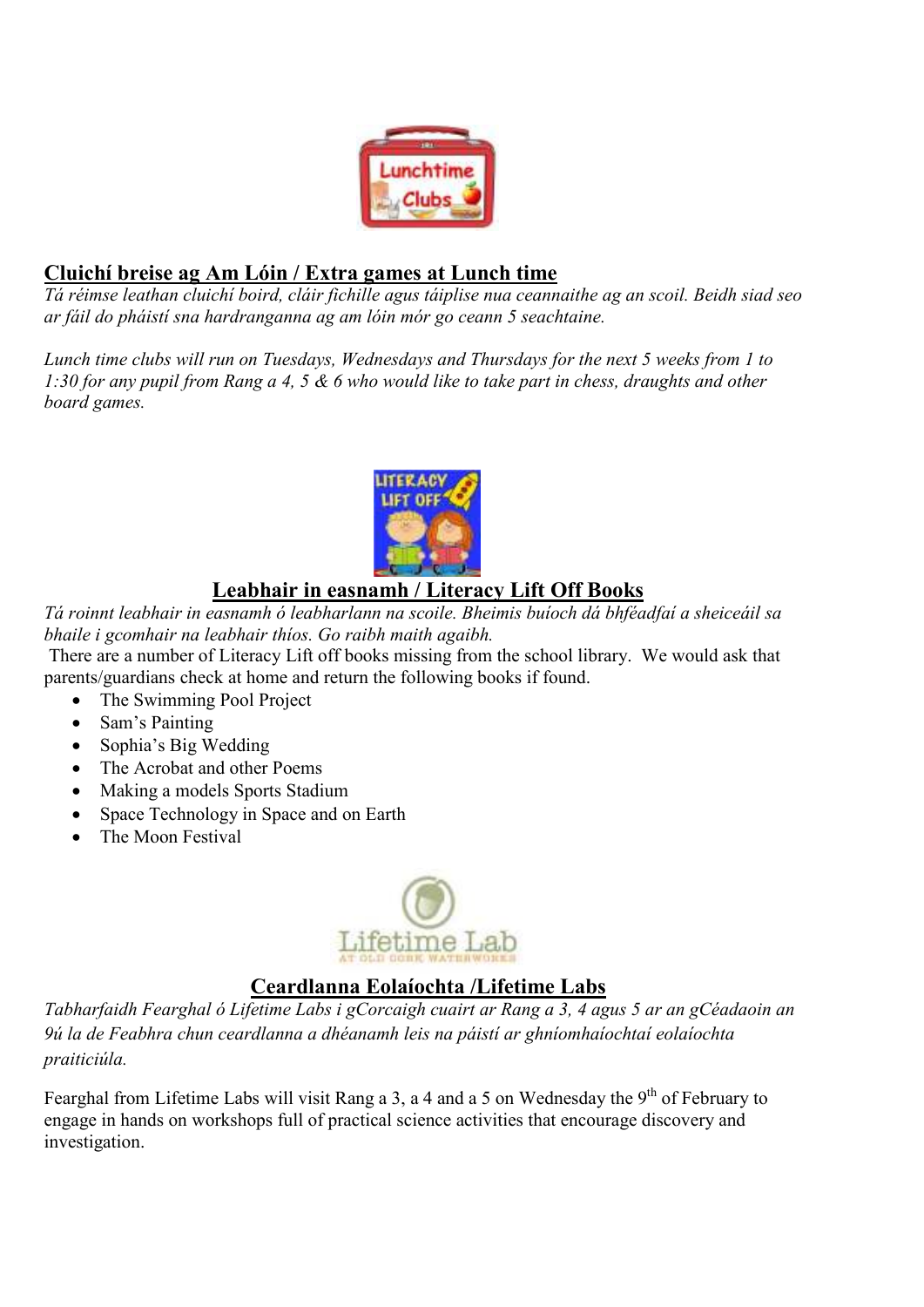

*Tiocfaid David ó Oceans of Discovery chun na scoile ar an ….chun traenáil garchabhrach a chur ar na ranganna éagsúla.* 

David Quinlan from Oceans of Discovery will visit the school on March 2nd to give all classes first aid training.



#### **Athrú Sonraí Pearsanta /Change of Details**

*Dá bhféadfadh aon tuistí go bhfuil athruithe tar éis teacht ar shonraí maidir le huimhreacha teileafóin nó uimhreacha éigeandála é a chur in iúl don scoil, bheimis fíor-bhuíoch* 

Please inform the school of any changes in your contact information/emergency contacts/email addresses so we can keep our files up to date.



#### **Drochaimsir**

*I gcás go mbeidh drochaimsir is athruithe ar shocruithe scoile dá bharr, rachaidh teachtaireacht amach chuig na tuismitheoirí tríd Aladdin. Ní mór daoibh a chinntiú go bhfuil na huimhreacha gutháin cuí againn chuige seo.* 

In the event of bad weather and changes to school arrangements, contact will be made via Aladdin. Please ensure that the phone number you have supplied is the number you wish us to use on the Aladdin system.

# **STEM: Science Engineering Technology Maths**

*Má tá éinne ar an eolas faoi chomhlachtaí atá toilteanach urraíocht a dhéanamh ar chláracha bunscoile STEM nó in ann tacú in aon slí ar mhiste libh iarraidh orthu dul i dteagmháil leis an bpríomhoide más é bhur dtoil é.*